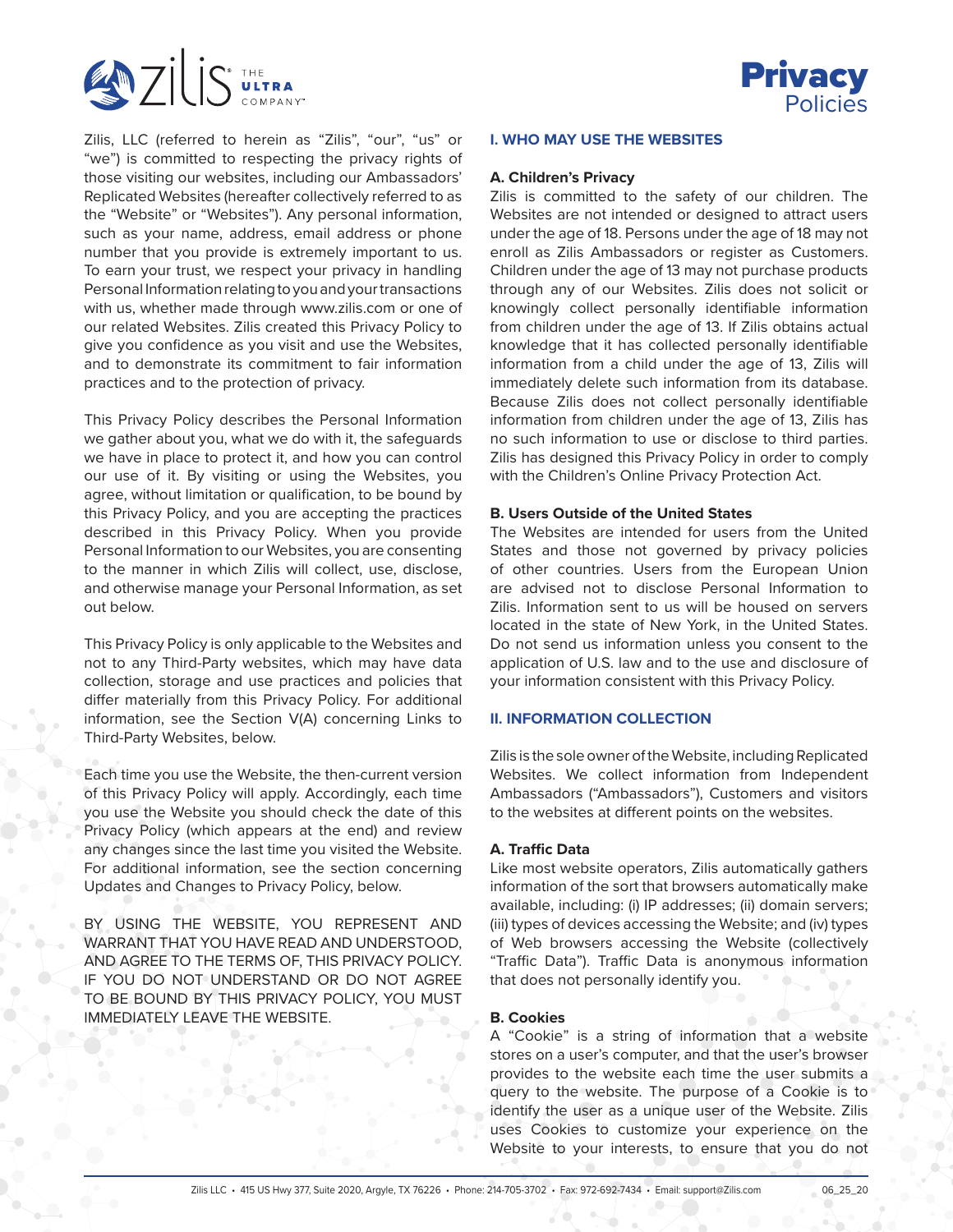



see the same informational messages repeatedly, and to store your username so you do not have to reenter it each time you visit the Website. For additional information on Zilis's uses of Cookies, see the section concerning Information Use and Disclosure Practices/ Traffic Data and Information Gathered Using Cookies, below.

IF YOU DO NOT WISH TO HAVE COOKIES PLACED ON YOUR COMPUTER, YOU SHOULD SET YOUR BROWSERS TO REFUSE COOKIES BEFORE ACCESSING THE WEBSITE, WITH THE UNDERSTANDING THAT CERTAIN OF THE SERVICES AND CERTAIN FEATURES OF THE WEBSITE MAY NOT FUNCTION PROPERLY WITHOUT THE AID OF COOKIES. IF YOU REFUSE COOKIES, YOU ASSUME ALL RESPONSIBILITY FOR ANY RESULTING LOSS OF FUNCTIONALITY.

We use JavaScript and Wordpress Plugin(s) to record your usage behavior on our website in order to adapt our web services to the needs of our users. In doing so, we determine your browser type, location, time, and duration of your use, URL, page name, and the website that referred you to our page.

We also use the Google Analytics. This is a web analytics tool by Google LLC, 1600 Amphitheatre Parkway Mountain View, California 94043, United States, hereinafter referred to as "Google", to record your online activities on our site and to determine how many users are visiting us, what contents of our page are viewed, and how many times. The evaluation is done anonymously. Google Analytics cookies, including the Google Analytics tool "anonymous IP address" and usage data, are usually transmitted to a Google server in the United States and stored there. For further information, please refer to https://support.google. com/analytics/answer/6004245?hl=de. At https://tools. google.com/dlpage/gaoptout?hl=de. Google Analytics offers the option to opt out of data collection.

#### **C. Personal Information**

Through your use of or visits to our websites, you may be required or requested to provide personally identifiable information (hereafter "Personal Information") to us. Personal Information is any piece of information which can potentially be used to uniquely identify, contact, or locate a single person. Such information includes, without limitation: (1) "Contact Data" (such as your name, membership number, title, gender, date of birth, mailing address, address coordinates (longitude and latitude), phone number(s), fax number, and e-mail address); (2) "Demographic Data" (such as your age, gender, profession, education level, relationship status, religious affiliation, country, state, city and likes and dislikes,); (3)

"Financial Data" (such as your credit/debit card number and expiration date); and (4) "Shopping Preferences" (such as items purchased, purchase date, place of purchase, time of purchase, purchase amount, currency and shopping cart). For certain transactions, we may be required to collect information to comply with legal requirements. In each case, you will be asked to provide Personal Information; the Website will not gather it surreptitiously. Zilis may supplement the Personal Information you provide with additional personal information gathered from public sources or from thirdparties (e.g., consumer reporting agencies) who may lawfully provide such information to Zilis. You are under no obligation to provide Personal Information, with the caveat that your refusal to do so may prevent you from using certain of the features and services available on the Website or from purchasing any of our products.

#### **D. Non-Personal Information**

"Non-Personal Information" is anonymous information is that information we collect that is not traceable to any individual person or computer. We utilize this data to analyze trends and understand customer needs while shopping and interacting on our site so that we can provide a better user experience. For example, we may use cookies, web beacons, log files and other technologies to collect information about visitors to our Website, and interactions with our online advertisements and offerings.

#### **E. Device Information**

Depending on the permissions you have granted and other factors, we may receive information about your location and your mobile device when you download from our Websites, including a unique identifier for your device. We may use this information to provide you with location-based services, such as advertising, certain player search results, and other personalized content. Examples of the device information we collect include:

- $\triangleleft$  Attributes such as the operating system, hardware version, device settings, file and software names and types, battery and signal strength, and device identifiers.
- $\clubsuit$  Device locations, including specific geographic locations, such as through GPS, Bluetooth, or WiFi signals.
- Connection information such as the name of your mobile operator or ISP, browser type, language and time zone, mobile phone number and IP address.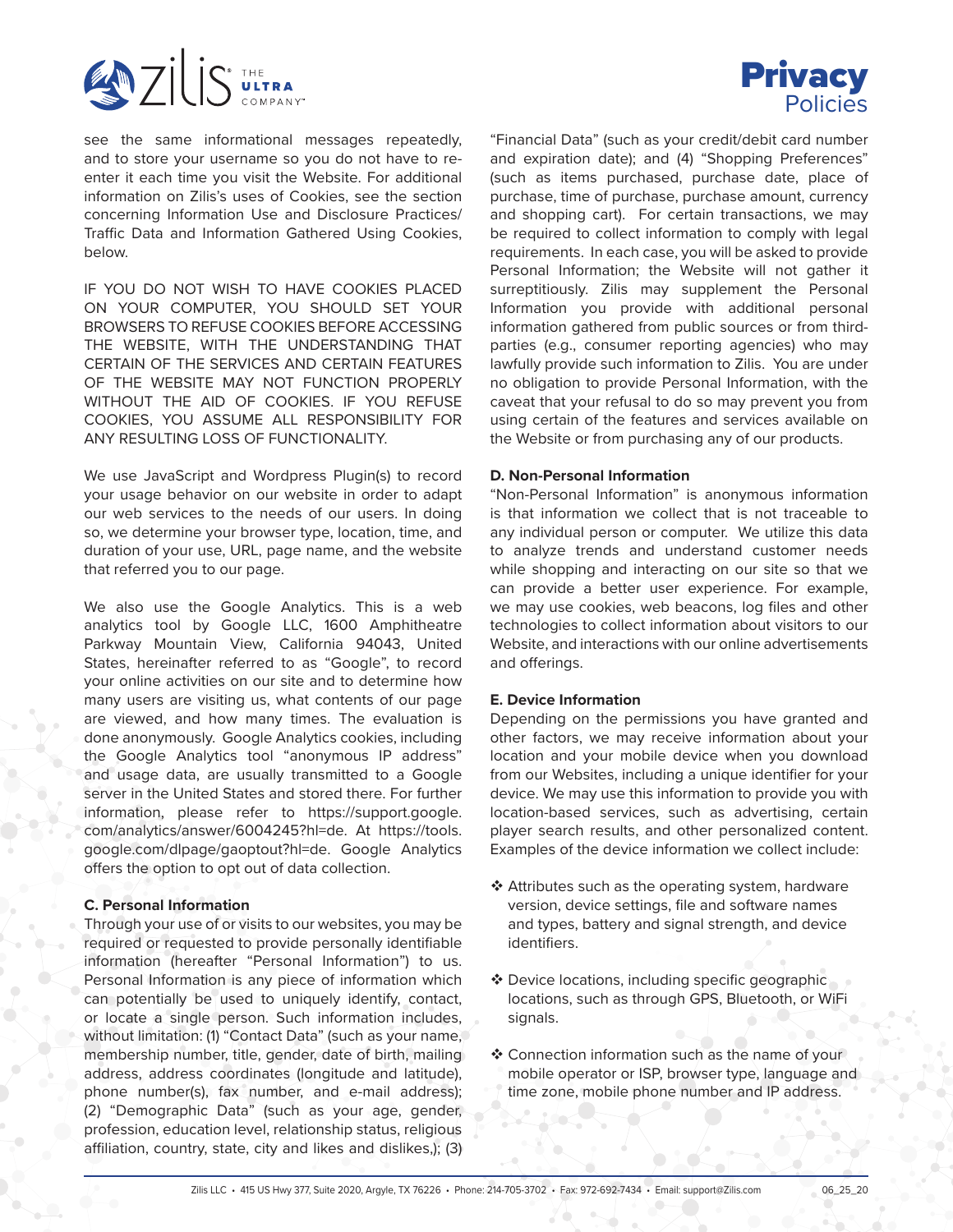

Most mobile devices allow you to turn off location services, and we encourage you to contact your device manufacturer for detailed instructions on how to do that.

#### **F. Ambassador and Customer Registration**

In order to become a Ambassador, an applicant must provide Personal Information to us. We also may require an applicant's Social Security Number or Federal Tax ID Number so that we may prepare and file necessary non-employee compensation forms for the IRS. Certain customers may be required to register in order to purchase products directly from us. Customers will be required to provide Personal Information. We use this information to maintain contact with Ambassadors and Customers, and to process Ambassador and Customer orders.

#### **G. Product or Service Purchases**

When a retail customer, Customer, or Ambassador purchases products or services from us through any of our websites, the purchaser must provide us with Personal Information. This information is used for billing and payment purposes and to fill orders.

#### **H. Information that you make Public**

The Website may contains features (e.g. public profiles, forums, and message boards) that permit you to upload, post, transmit, display, perform or distribute content, information or other material, including some of your Personal Information. Any information that you choose to disclose by means of such features becomes public information over which Zilis is unable to exercise control. You should exercise caution when deciding to disclose your Personal Information by means of such features, and you agree to assume all responsibility for doing so.

## **III. INFORMATION USE AN DISCLOSURE PRACTICES**

## **A. Traffic Data and Information Gathered Using Cookies**

We use "cookies" to recognize you as you use or return to our sites. This is done so that we can provide a continuous and more personalized shopping experience for you. A cookie is a small text file that a website or email may save to your browser and store on your hard drive. Most cookies are "session cookies," meaning that they are automatically deleted from your hard drive once you sign out from Zilis.com or close your web browser. We use cookies to provide features and services, such as:



- ❖ allowing you to enter your password less frequently;
- \* remembering your preferences;
- $\cdot$  presenting information that is targeted to your interests;
- $\cdot$  measuring the effectiveness of our sites, services, content, and advertising; and
- $\cdot$  providing other services and features that are available only through the use of cookies.

Zilis analyzes Traffic Data and information gathered using Cookies to help Zilis better understand who is using the Website and how they are using it. By identifying patterns and trends in usage, Zilis is able to better design the Website to improve your experience, and to serve you more relevant and interesting content. From time to time, Zilis may release Traffic Data and information gathered using Cookies in the aggregate, such as by publishing a report on trends in the usage of the Website. Zilis does not attempt to link information gathered using Cookies to Personal Information.

#### **B. Web Beacons.**

We may also use web beacons. A "web beacon" is an electronic image placed in the code of a web page. Beacons allow us to know if a certain page was visited, an email was opened, or if ad banners on our website and other sites were effective. We use web beacons to monitor the traffic patterns of users from one page to another and to improve site performance.

#### **C. Personal Information**

Personal Information that is collected from retail customers, Customers, and Ambassadors through Ambassador and Customer Registration, Product or Services Purchases and/or Surveys is used and disclosed as described in this Privacy Policy. Except as specifically set forth in this Privacy Policy, Zilis DOES NOT share Personal Information. Zilis may share aggregated information from time to time with its partners, vendors or other third parties. When such aggregate information is shared by Zilis, no Personal Information is shared.

#### **D. Disclosure Practices**

Except under the following circumstances and otherwise as set forth in this Privacy Policy, Zilis will keep your Personal Information private and will not sell it to or share it with third parties.

 **Disclosure in Connection with Services.** Some of our operations, such as our electronic commerce, may be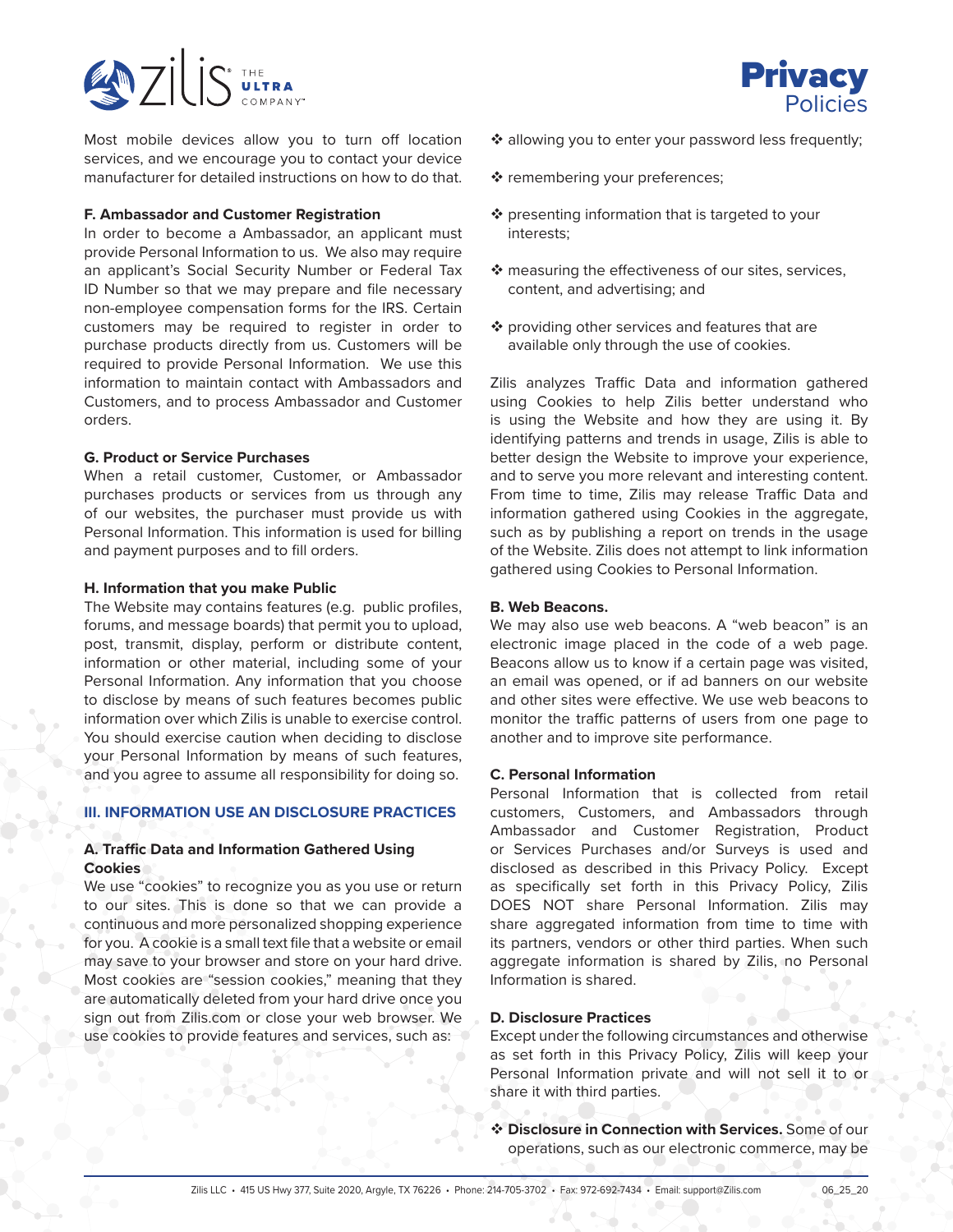

managed by Service Providers who are unaffiliated companies. These companies may share Personal Information with their affiliates and service providers whom they engage to perform services related to our Websites or the operation of our business. Examples of these services include payment processing and authorization, fraud protection and credit risk reduction, product customization, order fulfillment and shipping, marketing and promotional material distribution, Website hosting and evaluation, data storage, analysis, or security and, where applicable, data cleansing. These companies may have access to your Personal Information on a confidential basis only to the extent necessary to perform their functions. In no event will we authorize these companies to use your Personal Information for any reason other than to provide you with those specific services. If your purchases are being shipped to you, your shipping information will be shared with our delivery service providers (U.S. Postal Service, UPS, FedEx, or other delivery companies we or you select). Our delivery service providers are asked not to use your Personal Information for any purpose other than making the delivery.

 **Sharing.** The website contains "Share" buttons for the social networks Twitter LLC, 795 Folsom Street, Suite 600, San Francisco, California 94107, United States; XING, which is operated by XING AG, Dammtorstrasse 30, 20354 Hamburg, Germany; LinkedIn Corporation, 2029 Stierlin Court, Mountain View, California 94043, United States; Facebook, 1601 South California Avenue, Palo Alto, California 94304, United States; YouTube, LLC. 901 Cherry Avenue, San Bruno, California 94066, United States; Pinterest, 808 Brannan St. San Francisco, California 94103, United States; and GooglePlus of the social network Google LLC, 1600 Amphitheatre Parkway, Mountain View, California 94043, United States. In addition, there is also a "Share" button for e-mail. The "Share" buttons can be recognized by their respective logos. All "Share" buttons are set up in compliance with data protection requirements. A direct connection between your browser and the server of the operator of the respective social network is established only when you click on the respective "Share" button on this website (and only then). According to the operators of the social networks mentioned, no personal data is collected by the social networks without a click on the respective "Share" button. Only data of logged-in Ambassadors and Customers, , including the IP address, is collected and processed. If you do not wish to associate your visit to our website with your user account of the respective social network, please log out of the user

account of that social network. We do not receive any information regarding the content of the data transmitted and its use by the social networks. For more information about the use of data by the social media networks, please refer to the privacy policies of the social networks mentioned.

- **By Law or to Protect Rights.** Zilis discloses Personal Information when required to do so by law, or in response to a subpoena or court order, or when Zilis believes in its sole discretion that disclosure is reasonably necessary to protect the property or rights of Zilis, third parties, or the public at large.
- **Legally Required Law Enforcement,** Judicial and Administrative Agency Disclosures. Zilis will provide confidential and personally identifiable information as necessary to comply with judicial and administrative orders, subpoenas, Civil or Criminal Investigative Demands, Administrative and Regulatory Demands and other legal obligations. In order for Zilis to conduct business in certain jurisdictions, Zilis must disclose certain personally identifiable and confidential information to regulatory authorities in such jurisdictions. Such information may include, but is not limited to, income information and personally identifiable information.
- **Business Transfers or Bankruptcy.** Zilis reserves the right to transfer all Personal Information in its possession to a successor organization in the event of a merger, acquisition, or bankruptcy or other sale of all or a portion of Zilis's assets. Other than to the extent ordered by a bankruptcy or other court, the use and disclosure of all transferred Personal Information will be subject to this Privacy Policy, or to a new privacy policy if you are given notice of that new privacy policy and an opportunity to affirmatively opt-out of it. Personal Information submitted or collected after a transfer, however, may be subject to a new privacy policy adopted by Zilis's successor organization.
- **Unpaid Accounts.** If you fail to pay any balance owed in consideration of Services, Zilis may, as permitted by law, report your Personal Information, including without limitation your unpaid balance, to consumer credit reporting services, collection agencies and others.
- **Lead Assignment and Ambassador Locator Features.** Zilis occasionally will assign prospective sales and new Ambassador leads to Ambassadors. In these cases, we will provide the lead with the appropriate Ambassador's name and contact information and/or provide a distributor with the

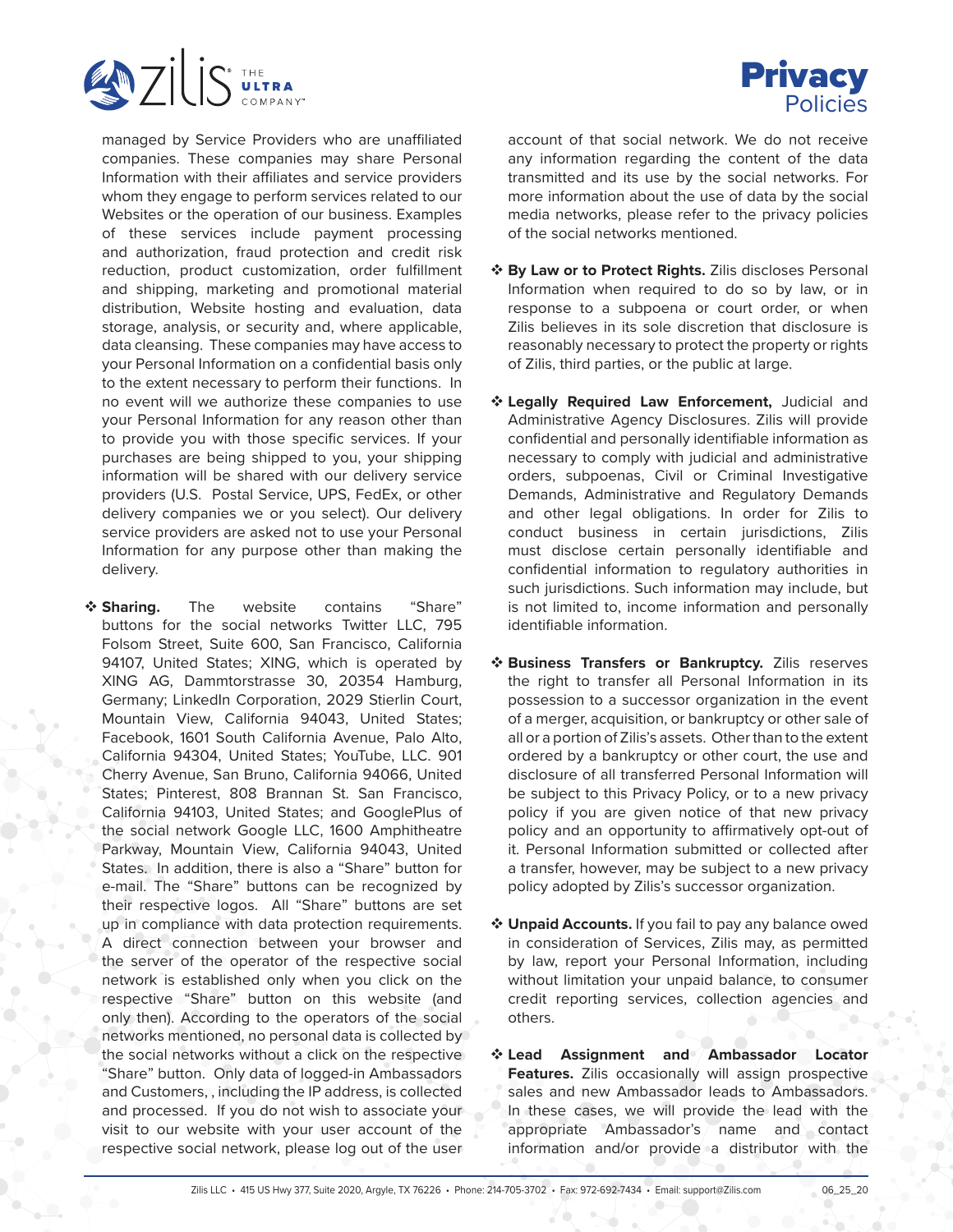



prospective lead's name and contact information. In addition, Zilis has a Ambassador Locator feature on its website. Pursuant to this feature, a prospective customer or new Ambassador can locate a nearby Zilis Ambassador. In order to make the Ambassador Locator feature and the lead assignments effective, the company will provide the prospective customer or new Ambassador with the Ambassador's name and contact information, which may include his/her telephone number, address, and/or email address.

❖ To help Ambassadors in Zilis's network marketing program manage their independent businesses, we provide your Zilis sponsor and other upline Zilis Ambassadors with your name, rank, address, telephone number, and email address as well as data relating to your sales and recruitment activity through the Back-Office to the Website. We also provide downline Ambassadors with the names, rank, address, telephone number, and email address of their sponsor and certain specified upline Ambassadors.

#### **IV. COMMUNICATIONS FROM US**

#### **A. Special Offers and Updates**

By enrolling as a Ambassador, registering as Customer, or making a purchase or other inquiry through the Website, you consent to receive periodic email and other communications from us and from Zilis Ambassadors. For example, Zilis sends all new Ambassadors and Customers a welcoming email to verify password, username, and acceptance of the Ambassador Agreement or Customer Agreement. All Ambassadors and Customers will occasionally receive information on products, services, special deals, and a newsletter.

#### **B. Service Announcements**

On rare occasions it is necessary to send out a strictly service related announcement. For instance, if our service is temporarily suspended for maintenance we might send Ambassadors and/or Customers an email. Generally, Ambassadors may not opt-out of these communications, though they can deactivate their account. However, these communications are not promotional in nature.

## **C. Ambassador and Customer Service**

Zilis communicates with Ambassadors and Customers via email, regular mail and telephone on a regular basis to provide requested services and in regards to issues relating to their Zilis business. Zilis communicates with other Customers with respect to products or services purchased by such Customers from Zilis. Such communications may be by email, regular mail, or telephone.

#### **D. Privacy Preferences/Opt-Out**

We now offer an on-line preference page located within the My Account section on www.zilis.com where you can register and change your preferences to receive or not receive marketing materials. You may also update what product/lifestyle preferences you prefer, which may determine what offers and promotional materials you may receive. You may update these preferences at any time, but you must first register by creating an account before you can update any of your preferences. Please allow sufficient time for your preferences to be processed. You may also change your marketing preferences or remove yourself from our mailing list by clicking on an "unsubscribe" hyperlink contained in promotional emails we send you or by contacting us at: Zilis, Attn: Privacy Manager, 415 US Highway 377, Suite 2020, Argyle, Texas 76226, or by e-mailing us at privacyconcerns@zilis.com.

#### **V. MISCELLANEOUS**

#### **A. Links**

Zilis's websites may contain links to other sites. Please be aware that Zilis is not responsible for the privacy practices of such other sites. We encourage users to be aware when they leave our site and to read the privacy statements of each and every website that collects Personal Information. This privacy statement applies solely to information collected by Zilis websites.

#### **B. Text Messaging**

If you so elect, you may provide your mobile phone number to Zilis. By submitting your mobile phone number, you consent to receive text message alerts from Zilis containing product and event information, product tips or promotions that may be sent using automated dialing systems ("Text Messages"). Your consent to receive Text Messages is not otherwise required to purchase any goods or services from us. You may not consent to receive Text Messages on behalf of someone else or provide someone else's phone number. You agree to enter into, sign and receive your consent to receive Text Messages electronically.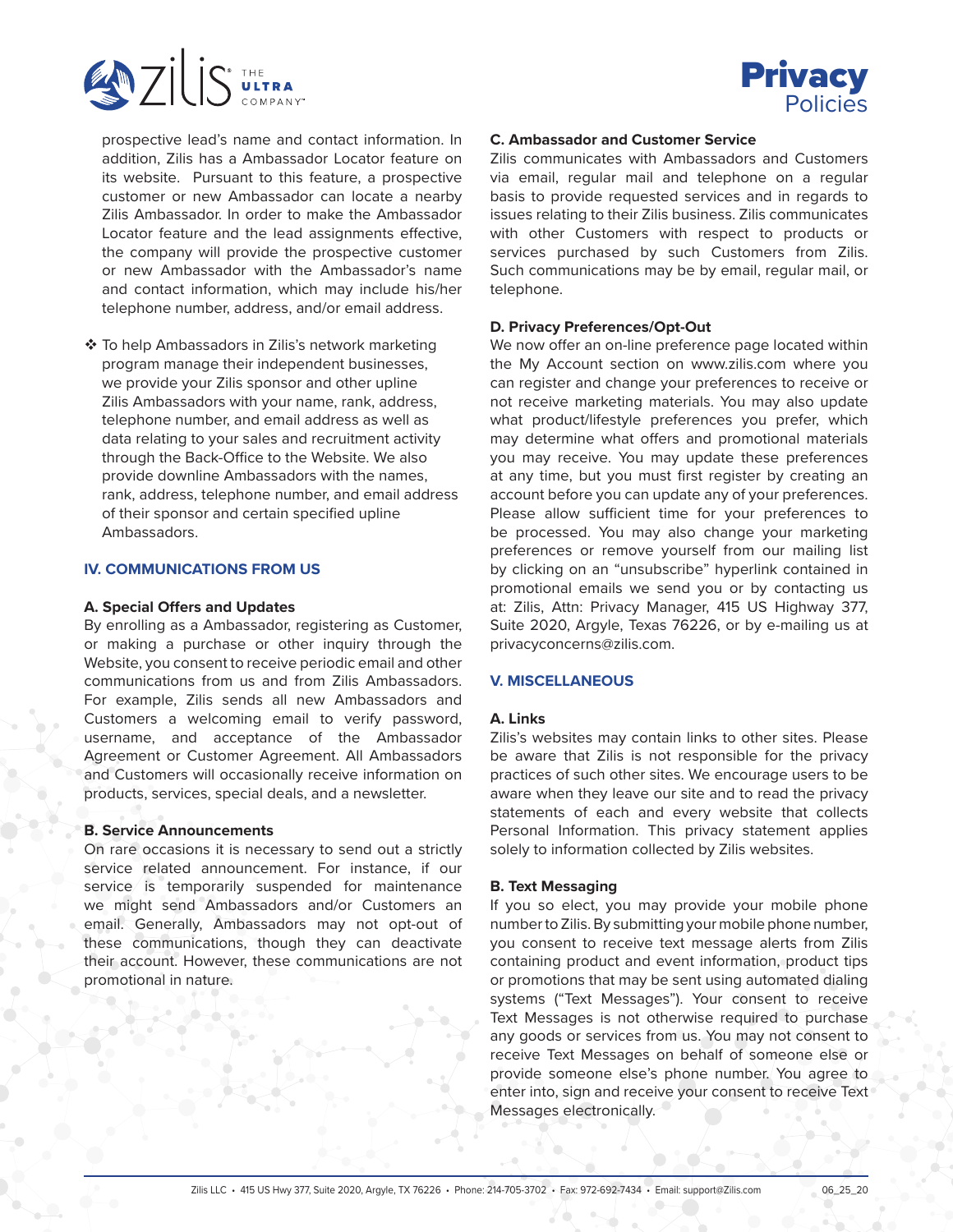

You may receive approximately five recurring texts per month. We do not charge a fee for you to receive Text Messages from us, however, your mobile service provider may charge you for sending and/or receiving text messages and air-time, as well as any other standard applicable rates charged by your mobile service provider. Participating Carriers are:

ACS Wireless Alltel All West Communications Appalachian Wireless AT&T Bluegrass Wireless Boost Boost Unlimited Breakaway Wireless Carolina West Wireless Cambridge Telephone Company (CTC) Cellcom Cellular South Cellular One of East Central Illinois Cellular One of Montana Cellular One of NEPA Centennial Wireless Chat Mobility Cellular 29 Cincinnati Bell Cox Wireless Cricket Communications Element Mobile Farmers Mutual Telephone Co. GCI Wireless Golden State Cellular Illinois Valley Cellular Immix Inland Cellular iWireless Metro PCS Midwest Wireless Nex-Tech Wireless Nextel Northwest Missouri Cellular nTelos Nucla-Naturita Telephone Co.

Panhandle **Telecommunications** Pioneer Cellular Plateau Wireless Pocket Wireless Revol Wireless Silver Star PCS Simmetry Wireless Snake River PCS South Central Communications Sprint Sprocket Wireless Strata Networks Syringa Wireless Thumb Cellular T-Mobile United Wireless Union Wireless U.S. Cellular Verizon Wireless Viaero Wireless Virgin Mobile US West Central Wireless



Text Messages are distributed via third party mobile network providers and, therefore, we cannot control certain factors relating to message delivery or guarantee availability or performance of this service, including liability for transmission delays or message failures. To receive help with Text Messages, you can either call (214) 705-3702 or email support@zilis.com.

You may unsubscribe from receiving Zilis Text Messages any time by texting the word "STOP" to 88202 from your device. You may also choose not to receive Text Messages by emailing support@zilis.com and specifying that this is your preference.

We may also obtain the date, time and content of your messages in the course of your use of Text Messages. We will use the information we obtain in connection with our Text Messages in accordance with this Privacy Policy.

From time to time you may be asked to provide your mobile phone number to Zilis in connection with specific text messaging programs, which is in addition to the general Zilis marketing text messaging program. That text messaging program may have additional or different terms and conditions from those set forth above, which will be presented you at the time that you opt-in to receive those text messages. In general, in order to stop receiving text messages from a specific Zilis text messaging program, you can text STOP to the five digit short code for the text messaging program from which you no longer wish to receive message (i.e., the five digit number from which its text messages are being sent). You will then receive confirmation of your opt-out of that text messaging program. This will only opt you out of the specific text messaging program associated with that five digit short code. You will remain opted in to any other Zilis text messaging programs that you have signed up for.

#### **C. Security of Personal Information**

We maintain administrative, technical and physical safeguards to protect against unauthorized access, use, modification and disclosure of Personal Information in our custody and control. We also are committed to employing reasonable technology in order to protect the security of our Websites. However, even with the best technology, no website is 100% secure. We will take reasonable measures which we believe are appropriate to protect your Personal Information from loss, misuse, alteration or destruction, and, where possible, will ask that any third parties to whom we may transfer such information to take comparable steps to protect that security.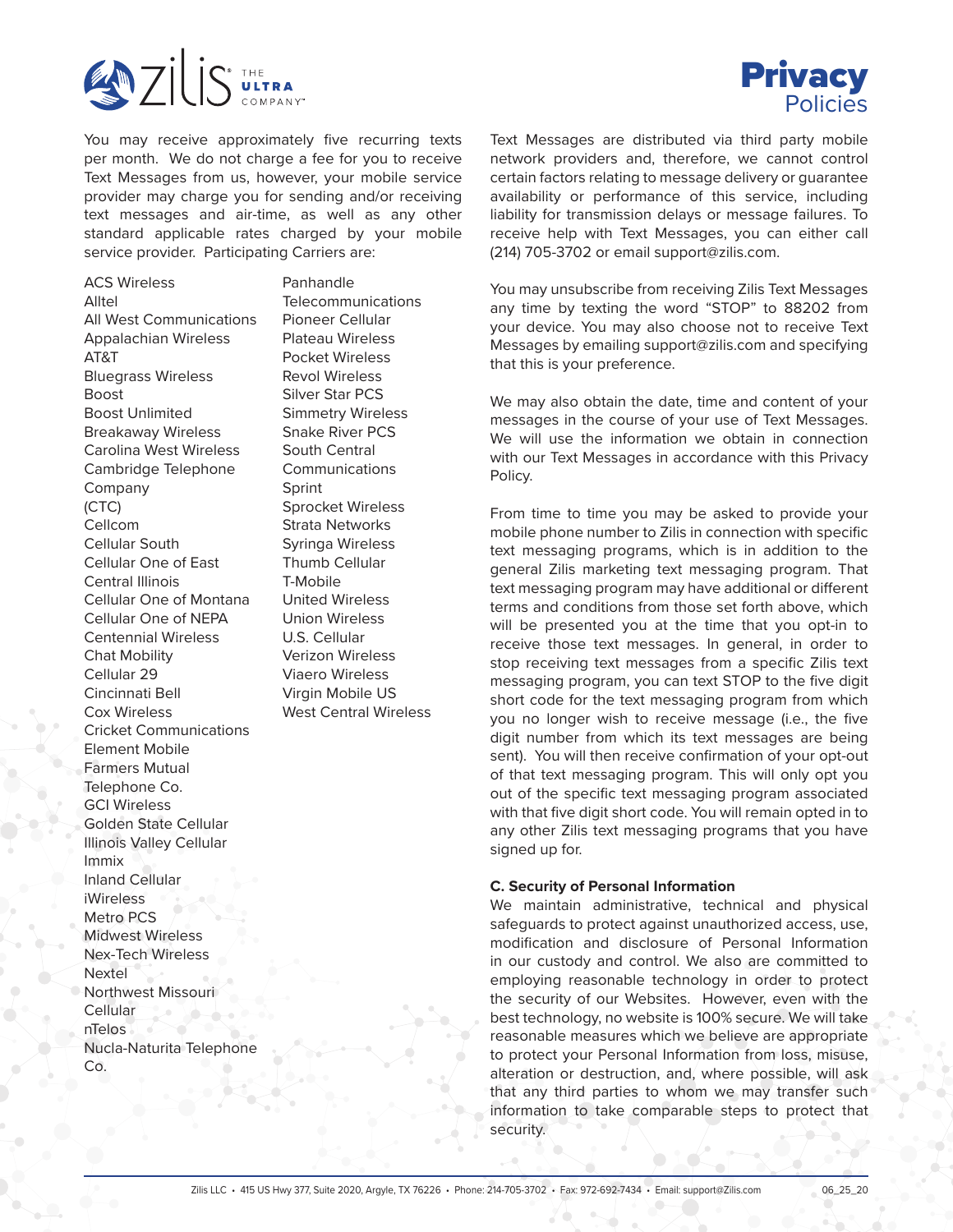



#### **D. Secure Shopping**

When you place orders on our Websites, all of your order information, including your card number and delivery address, is transmitted through the Internet using Secure Sockets Layer (SSL) technology. SSL technology causes your browser to encrypt your order information before transmitting it to our secure server. SSL technology, an industry standard, is designed to prevent someone other than operators of our Websites from capturing and viewing your Personal Information. Since any order information you provide to us on our Websites will be transmitted using a secure connection, if your Web browser cannot support this level of security, you will not be able to order products through our Websites. The most recent versions of Google Chrome, Netscape Navigator, Apple Safari, and Microsoft Internet Explorer can support a secure connection and can be downloaded for free from the Google, Netscape, Apple, or Microsoft website respectively.

#### **E. Passwords**

To provide you with an increased level of security, online access to your Personal Information is protected with a password you select. We strongly recommend that you do not disclose your password to anyone. Zilis will never ask you for your password in any unsolicited communication (including unsolicited correspondence such as letters, phone calls or e-mail messages).

#### **F. Lost or Stolen Information**

You must promptly notify us if your credit, banking, other financial information, user name or password is lost, stolen or used without permission. In such an event, we will remove that credit card number, bank account information, other financial institution information, user name or password from your account.

## **G. Promotional Activities**

From time to time, Zilis may conduct contests, giveaways and other promotions (collectively, "Promotional Activities"). Any information submitted in connection with Promotional Activities will be treated in accordance with this Privacy Policy. From time to time, Zilis may also ask you to participate in surveys designed to help Zilis improve the Websites, its products, services, or the Zilis network marketing program. Any Personal Information provided to Zilis in connection with any survey will be used only in relation to that survey, and will be disclosed to third parties not bound by this Privacy Policy only in aggregated form.

#### **H. Changes to this Privacy Policy**

Zilis reserves the right to amend or change this Privacy Policy at any time at its sole discretion. It is your responsibility to periodically access this Privacy Policy by clicking on the Privacy Policy link at our home page. You can determine the date this Privacy Policy was last updated by referring to the effective date found at the end of the policy. When material changes or amendments are made to the Privacy Policy, we will announce the same at our home page for a period of fourteen days following implementation of the amended Privacy Policy.

### **I. Making Changes to Your Personal Information**

Ambassadors and Customers may update their personal information as necessary by logging into their Zilis online Back Offices or Customer Accounts, which allows them to access and edit their registration account information. In addition, Ambassadors and Preferred Customers may contact us at support@zilis.com to update their profiles.

#### **J. Information Sharing Disclosure Requests**

If you are a California resident, you have the right to request one Notice of Information-Sharing Disclosure per year which will identify the third parties with whom Zilis or any of our affiliates has shared the Personal Information we have collected from you. You may request the Notice of Information-Sharing Disclosure by writing to us at. Zilis, Attn: Privacy Manager, 415 US Highway 377, Suite 2020, Argyle, Texas 76226, or by e-mailing us at customerservice@zilis.com. We will respond to your request for a Notice of Information-Sharing Disclosure within 30 days.

#### **K. Questions**

Questions regarding this Privacy Policy should be directed to compliance@zilis.com, or by mail to Zilis, 415 US Highway 377, Suite 2020, Argyle, Texas 76226.

#### **L. Effective Date**

The effective date of this Privacy Policy is June 1, 2020.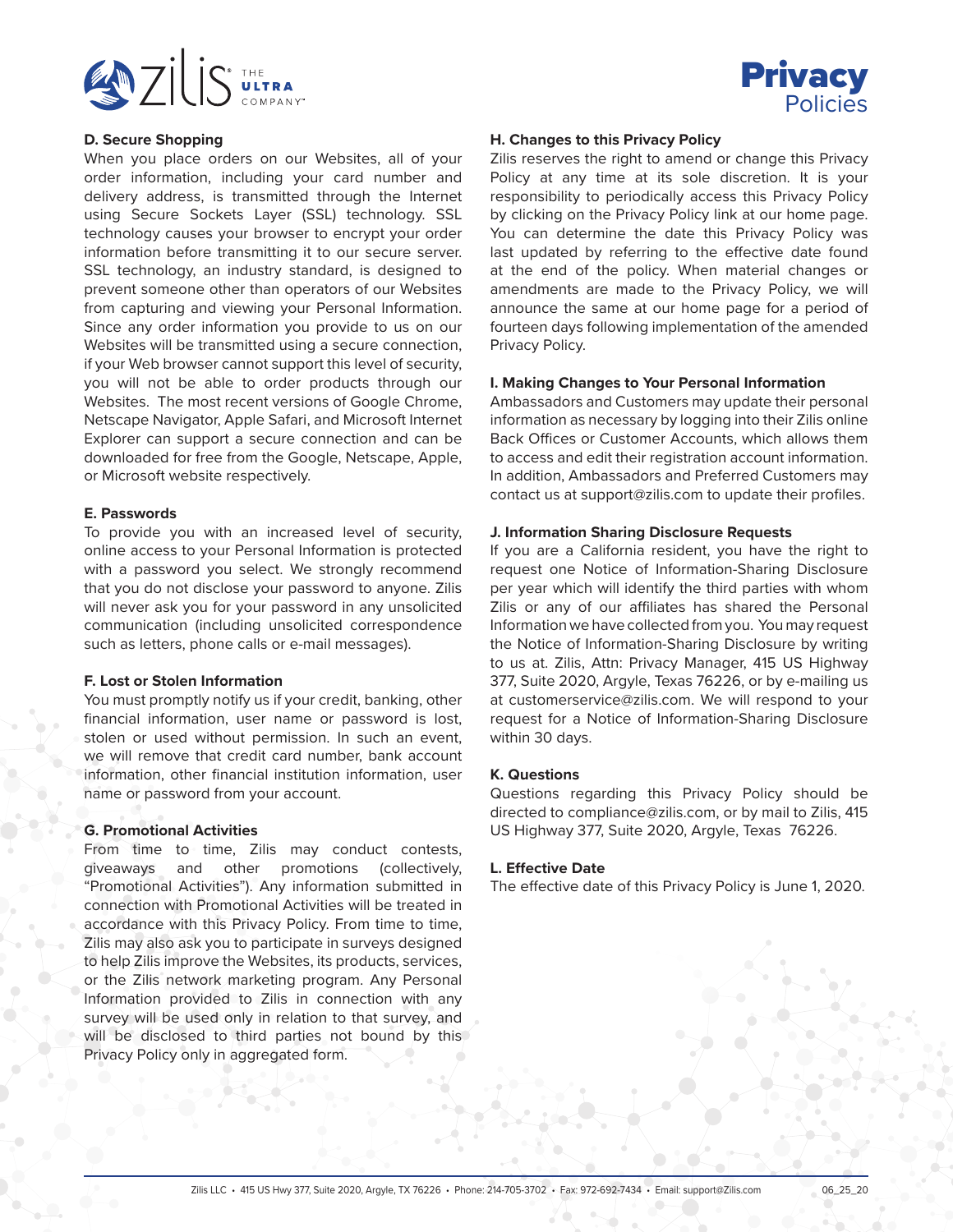



# **California Privacy Notice**

This California Privacy Notice ("Notice") is for California residents and supplements our Privacy Policy. It explains how we collect, use, and share your Personal Information and how to exercise your rights under the California Consumer Privacy Act ("CCPA").

When we say "Personal Information" in this Notice, we mean information that identifies, relates to, describes, is reasonably capable of being associated with, or could reasonably be linked, directly or indirectly, with you. Personal Information does not include information that is aggregated or information that cannot be reasonably linked to you.

## **How We Collect, Use, and Share Personal Information**

To provide the products or features offered by Zilis ("Products"), we must process information about you, including Personal Information, whether or not you are registered or logged in. Subject to the limitations we describe in our Data Policy, we may share your Personal Information for business purposes with strict restrictions on how our business partners can use and disclose the data we provide, at your direction, or in ways otherwise in accordance with the CCPA. We do not sell any of your Personal Information, and we never will.

The best way to learn about the kinds of information we collect and how we use it is to review our Data Policy. Here is a summary of the CCPA-related categories of Personal Information we may have collected about you over the past 12 months, depending on how you use our Products, as well as how we use it and with whom we may have shared it.

## **Categories of Personal Information we collect may include:**

- $\star$  Identifiers;
- Data with special protections, if you choose to provide it;
- $\star$  Commercial information, if you choose to provide it;
- \* Photos and face imagery that can be used to create face recognition templates if you or others choose to provide it and you have the setting turned on;
- $\star$  Internet or other electronic network activity information, including content you view or engage with;
- Location-related information, including precise device location if you choose to allow us to collect it;
- $\star$  Audio or visual information, including photos and videos, if you or others choose to provide it;
- $\star$  Professional or employment information, if you

choose to provide it;

- $\star$  Education information, if you choose to provide it;
- Financial information, if you choose to provide it; and
- $\star$  Information derived from other Personal Information about you, which could include your preferences, interests, and other information used to personalize your experience;

## **Examples of how Personal Information is used include:**

- $\star$  Providing, personalizing, and improving our Products;
- $\star$  Facilitating transactions, providing measurement, analytics, advertising, and other business services;
- $\star$  Promoting safety, integrity, and security;
- $\star$  Communicating with you;
- \* Researching and innovation for social good; and

## **Parties with whom your information may be shared include:**

- \* People and accounts you share and communicate with;
- $\star$  People and accounts with which others share or reshare content about you;
- $\star$  Apps, websites, and third-party integrations on or using our Products;
- $\star$  New owners in the event of a change of ownership or control of all or part of our Products or their assets changes;
- Partners, including partners who use our analytics services, advertisers, measurement partners, partners offering goods and services in our Products, vendors and service providers, and researchers and academics;
- Law enforcement or other third parties in connection with legal requests; and
- $\star$  Zilis Companies

To learn more about how we process information, including other types of Personal Information we collect, return to our Privacy Policy.

## **Sources of Personal Information**

We receive Personal Information from the information that you and others provide, your device(s), and from our partners. The categories of sources from which we've collected or received Personal Information include:

◆ You: We collect the content, communications, and other information you provide when you use our Products, including when you sign up for an account, create or share content, and message or communicate with